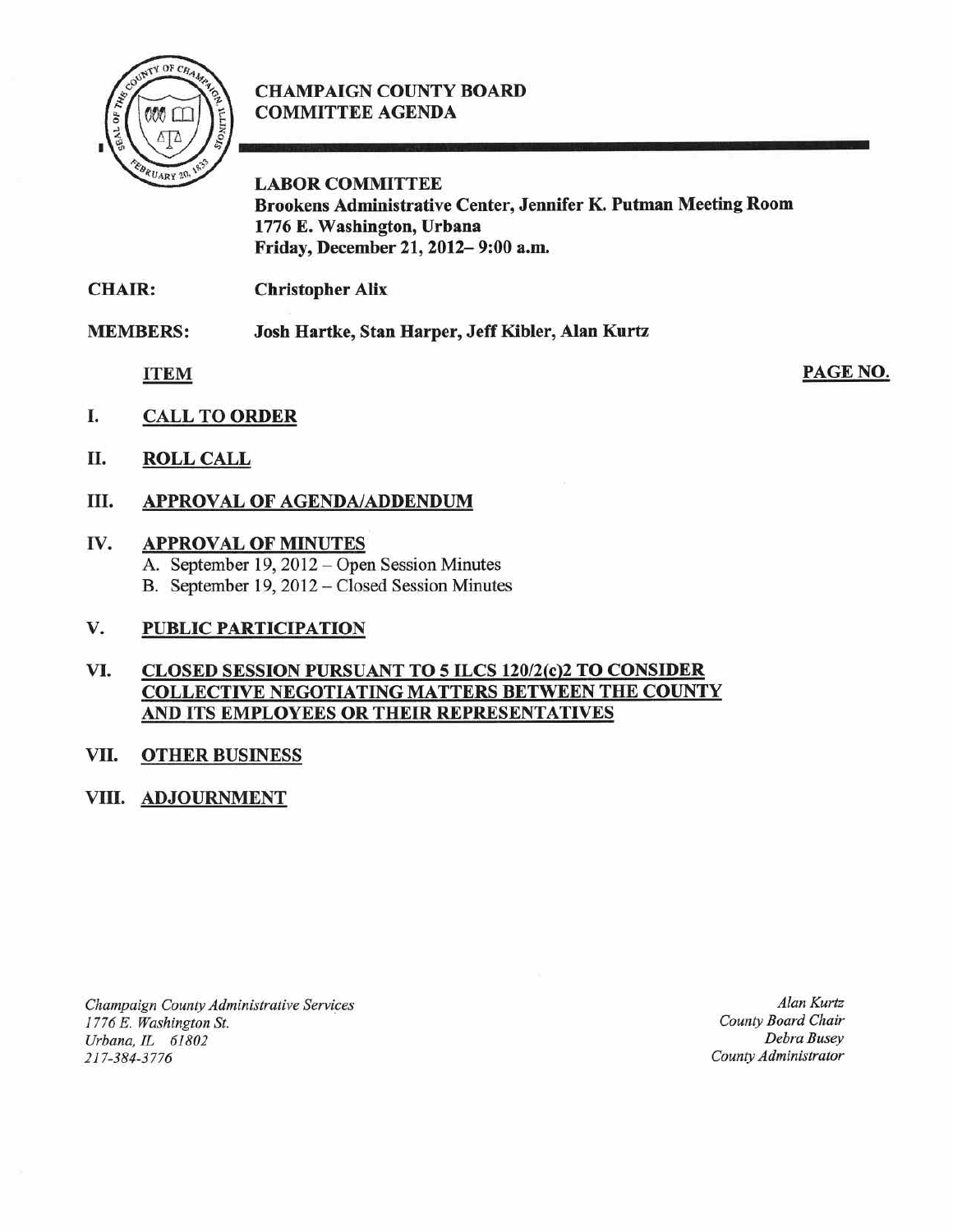| $\mathbf{1}$<br>$\overline{\mathbf{c}}$<br>$\overline{\mathbf{3}}$ | <b>CHAMPAIGN COUNTY BOARD</b><br><b>COMMITTEE MINUTES</b>                                                                                                                                                                                                                                        |                                                                                                                                                      |
|--------------------------------------------------------------------|--------------------------------------------------------------------------------------------------------------------------------------------------------------------------------------------------------------------------------------------------------------------------------------------------|------------------------------------------------------------------------------------------------------------------------------------------------------|
| $\overline{4}$<br>5<br>6<br>$\overline{7}$<br>$\,$ 8 $\,$<br>9     | <b>LABOR COMMITTEE</b><br>Wednesday, September 19, 2012<br>1776 E. Washington St., Urbana                                                                                                                                                                                                        | Brookens Administrative Center, Jennifer K. Putman Meeting Room                                                                                      |
| 10<br>11<br>12                                                     | <b>MEMBERS PRESENT:</b>                                                                                                                                                                                                                                                                          | Christopher Alix, Tom Betz, Stephanie Holderfield, John Jay, Brendan<br>McGinty                                                                      |
| 13<br>14                                                           | <b>MEMBERS ABSENT:</b>                                                                                                                                                                                                                                                                           | None                                                                                                                                                 |
| 15<br>16<br>17                                                     | <b>OTHERS PRESENT:</b>                                                                                                                                                                                                                                                                           | Deb Busey (County Administrator), Pattsi Petrie (County Board<br>member), Kay Rhodes (Administrative Assistant), Pius Weibel (County<br>Board Chair) |
| 18<br>19                                                           | <b>Call to Order</b>                                                                                                                                                                                                                                                                             |                                                                                                                                                      |
| 20                                                                 | McGinty called the meeting to order at 4:31 p.m.                                                                                                                                                                                                                                                 |                                                                                                                                                      |
| 21<br>22                                                           | <b>Roll Call</b>                                                                                                                                                                                                                                                                                 |                                                                                                                                                      |
| 23<br>24<br>25                                                     | Betz, Holderfield, Jay, and McGinty were present, establishing the presence of a quorum.                                                                                                                                                                                                         |                                                                                                                                                      |
| 26<br>27                                                           | <b>Approval of Agenda/Addendum</b>                                                                                                                                                                                                                                                               |                                                                                                                                                      |
| 28<br>29<br>30                                                     | MOTION by Holderfield to approve the agenda; seconded by Betz. Motion carried with<br>unanimous support.                                                                                                                                                                                         |                                                                                                                                                      |
| 31                                                                 | <b>Approval of Minutes</b>                                                                                                                                                                                                                                                                       |                                                                                                                                                      |
| 32<br>33<br>34<br>35                                               | <b>OMNIBUS MOTION</b> by Jay to approve both the April 11, 2012 – Open Session & Closed<br>Session Minutes; seconded by Holderfield. Motion carried with unanimous support.                                                                                                                      |                                                                                                                                                      |
| 36<br>37                                                           | <b>Public Participation</b>                                                                                                                                                                                                                                                                      |                                                                                                                                                      |
| 38<br>39                                                           | There was no public participation.                                                                                                                                                                                                                                                               |                                                                                                                                                      |
| 40<br>41<br>42                                                     | CLOSED SESSION PURSUANT TO 5 ILCS 120/2(c)2 TO CONSIDER COLLECTIVE<br><b>NEGOTIATING MATTERS BETWEEN THE COUNTY AND ITS EMPLOYEES OR THEIR</b><br><b>REPRESENTATIVES</b>                                                                                                                         |                                                                                                                                                      |
| 43                                                                 |                                                                                                                                                                                                                                                                                                  |                                                                                                                                                      |
| 44<br>45<br>46                                                     | <b>MOTION</b> Jay to enter into closed session pursuant to 5 ILCS 120/2(c)2 to consider collective<br>negotiating matters between Champaign County and its employees or their representatives.<br>He<br>further moved that the following individuals remain present: County Administrator<br>and |                                                                                                                                                      |